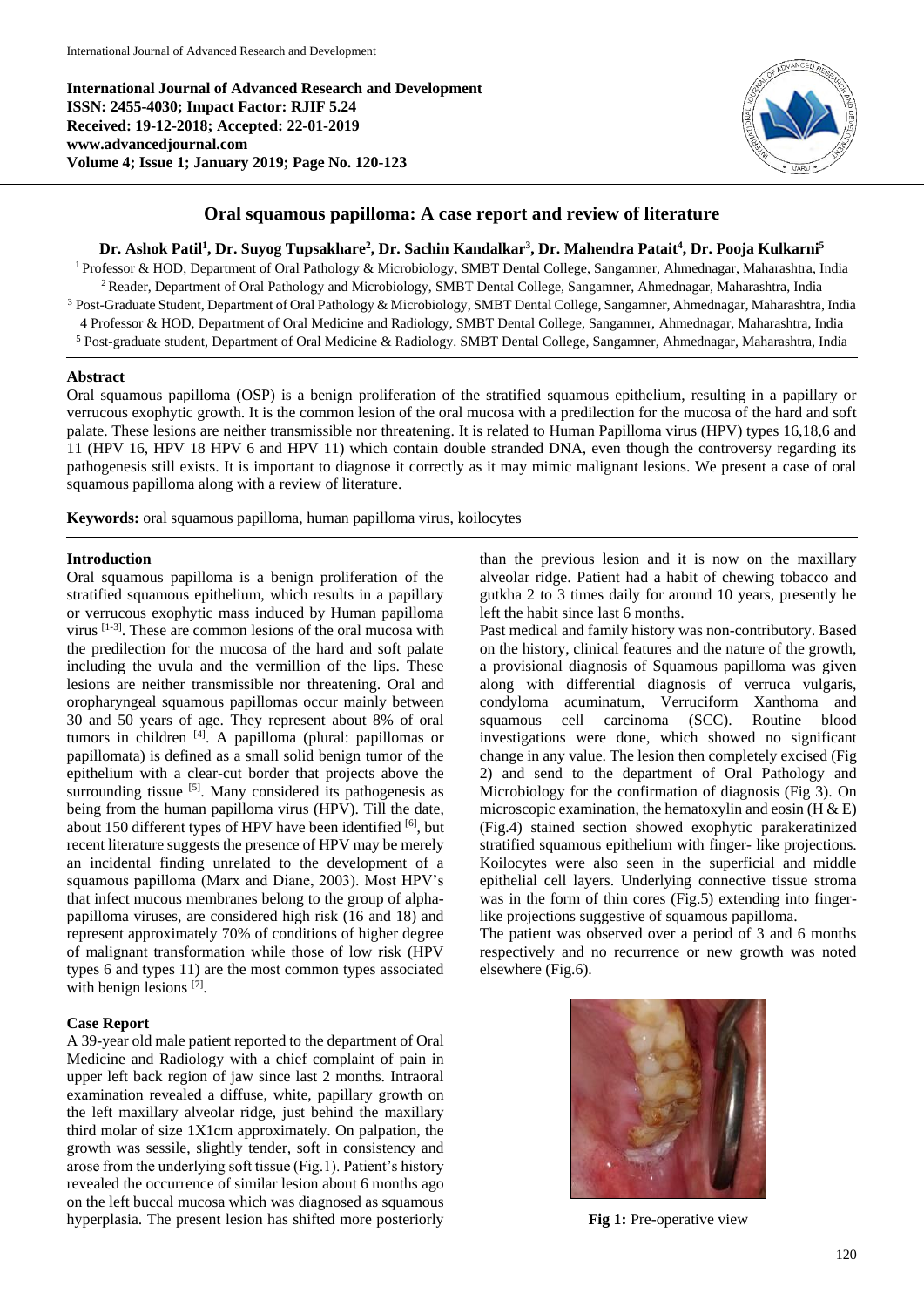





**Fig 5:** Histopathological view (40X) **Fig 6:** Follow up after 6 months

### **Discussion**

Oral squamous papilloma is the fourth most common oral mucosal mass and is found in four out of every 1,000 lesions [8] . It is a generic term that is used to include papillary or verrucous growths composed of benign epithelium and minor amounts of supporting connective tissue.

Accounting for  $3 - 4%$  of all biopsied oral soft tissue lesions this entity was first reported as a gingival wart by Tomes in 1848. It is a localized, benign HPV–induced epithelial hyperplasia. It is caused by Human Papilloma virus types 16 and 18 (HPV 16 and 18) and types 6 and 11 (HPV 6 & HPV 11). The infection starts when the virus penetrates the new host through microinjuries. The development of this incubation phase into active expression depends on three factors: cell permeability, virus type and host immune status [4] . Infection by HPV acts as an initiator and additional somatic mutations are essential, where the occurrence of these alterations is facilitated by smoking, other co-existent infections, dietary deficiencies and hormonal changes, all considered to be co-factors in the pathogenesis <sup>[9]</sup>. The pathogenesis is that, the double stranded viral DNA integrates with the host DNA leading to the development of papilloma [10] .

There is no clearly defined mode of transmission and mostly occurs spontaneously <sup>[11]</sup>. Theories have proposed multiple pathways including perinatal transmission (during the passage through an infected birth canal and in utero, as a transplacental or ascending infection), autoinfection from oro-genital contact by hand and sexual transmission by orogenital contact [12] . However, some studies could not demonstrate a correlation between the practice of oral sex and HPV infection, suggesting that there could be other nonsexual transmission mechanisms. The primary means of HPV transmission to children is the ingestion of viral particles of infected cells from the birth canal.

Oral squamous papilloma may be found on the vermilion portion of the lips and any intra oral mucosal site, with a predilection for the hard and soft palate and uvula<sup>1</sup>. The latter three sites account for approximately one third of all lesions. In present case, the lesion was seen on the maxillary alveolar ridge, just behind maxillary third molar. The lesion generally measures less than 1 cm and appears as pink-to-white depending on the keratinization, exophytic granular or cauliflower-like surface alterations. The lesion is generally asymptomatic, but our case was symptomatic. It may be pedunculated or sessile in configuration. Squamous papillomas are traditionally divided into two types : isolatedsolitary and multiple-recurring. Present case was isolatedsolitary but it was recurred. The isolated-solitary is usually found in an adult's oral cavity, while the multiple-recurring is mostly found in a child's laryngo tracheobronchial complex. The isolated-solitary lesions are exophytic, pedunculated growths that resemble a cauliflower in appearance. They are usually white, but can occasionally be pink. Human Immuno virus (HIV) positive patient have multiple oral lesions. Malignant transformation of a papilloma is more common in the multiple-recurring type. Dos Reis *et al*. reported a case in which squamous papilloma lesions occurred concurrently in the oral cavity and genital area [13]. It occurs with equal frequency in both men and women<sup>3</sup>. It can occur at any age and also seen in children and adolescents, usually 30-50 years of age.

#### **Differential Diagnosis**

1. Verruciform Xanthoma: This lesion has a distinct predilection for the gingiva and the alveolar ridge. Histopathologically, it demonstrates papillary, acanthotic surface epithelium covered by a thickened layer of parakeratin. Connective tissue papillae are composed almost exclusively of xanthoma cells- large macrophages

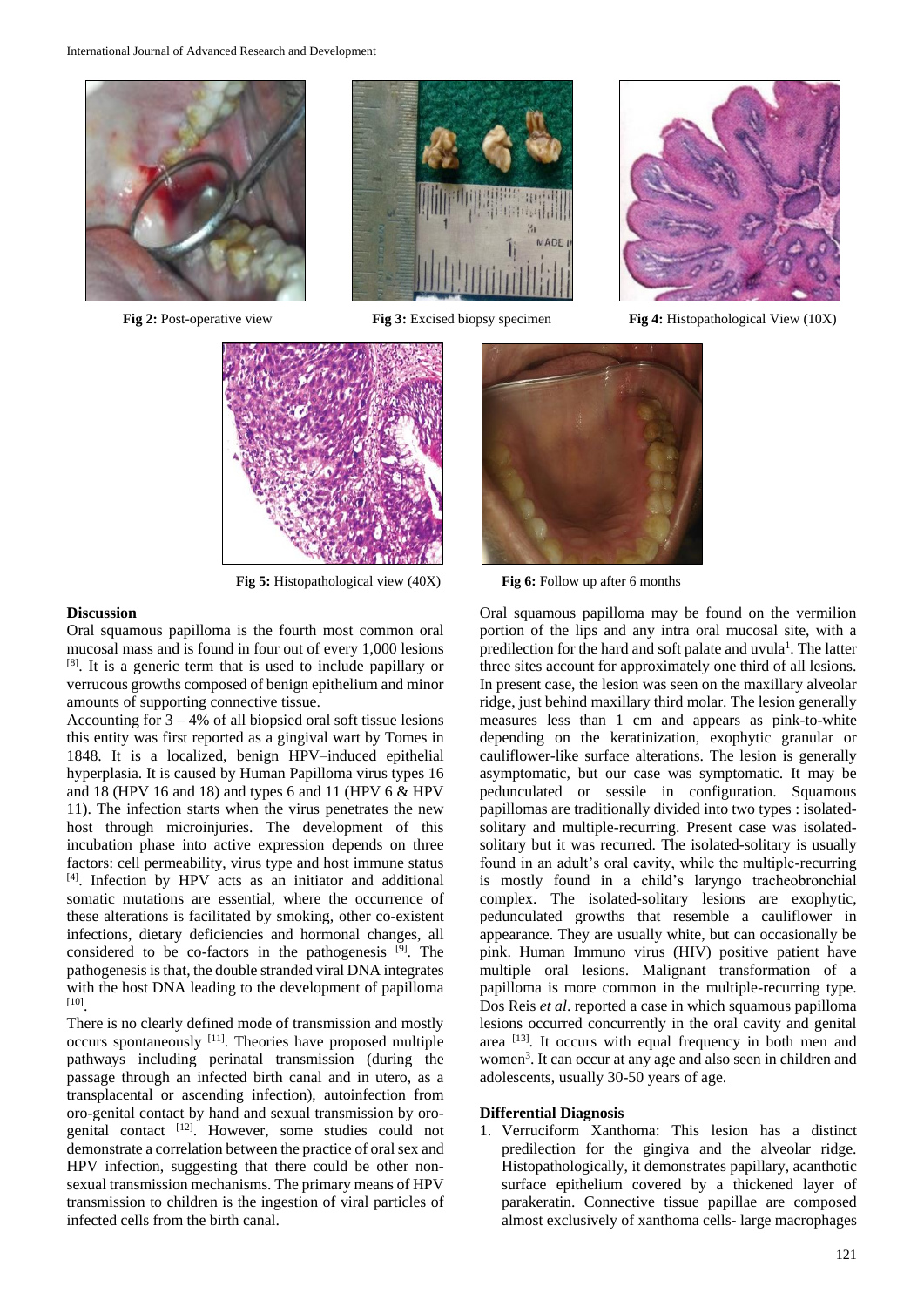with foamy cytoplasm.

- 2. Inflammatory papillary hyperplasia: This lesion appears under ill-fitting denture. Histopathologically, it shows fibrous and epithelial hyperplasia resulting in papillary surface projections. Heavy chronic inflammation is also present.
- 3. Condyloma accuminatum: This lesion would be larger than the papilloma, would have a broader base, and would appear pink-to-red as a result of less keratinization. Histopathologically, it shows acanthotic stratified squamous epithelium forming a blunted projection.
- 4. Focal epithelial hyperplasia (Heck disease): Multiple squamous papillomas are seen. Histopathologically, it shows prominent acanthosis of the epithelium with broad and elongated rete ridges.
- 5. Fibro-epithelial polyp: Flattened pink mass that is attached to the palate by a narrow stalk. It is easily lifted with a probe, which demonstrates its pedunculated nature [3]. Histopathologically, it shows hyperparakeratotic epithelium with irregular hyperplasia of the rete ridges.
- 6. Fibroma: It is painless, broad-based swelling that is paler in color than the surrounding tissue. The surface may occasionally be ulcerated, particularly in larger lesions. It is typically found in frequently traumatized areas, such as the buccal mucosa. Histopathologically, it shows nodular mass of fibrous connective tissue covered by stratified squamous epithelium.
- 7. Verruca vulgaris: It most often arises in children. The skin of the hands is the mostly affected. Oral mucosal lesions usually found on the vermilion border, labial mucosa, or anterior tongue. Histopathologically, it is characterized by a proliferation of hyperkeratotic stratified squamous epithelium arranged in finger-like, pointed projections with connective tissue cores. Chronic inflammatory cells often infiltrate the supporting connective tissue.

Histopathologically, it is characterized by a proliferation of keratinized stratified squamous epithelium arranged in finger-like projections with fibrovascular connective tissue cores. The connective tissue may show chronic inflammatory infiltrate. The keratin layer is thickened in lesions with a white clinical appearance, and the epithelium typically exhibits a normal maturation pattern. Some papillomas may demonstrate basilar hyperplasia and mitotic activity, which can be mistaken for mild epithelial dysplasia. Koilocytes (virus-altered epithelial cells with crenated, pyknotic [ small and dark] nuclei surrounded by clear halos) sometimes are evident high in the spinous cell layer.

## **Laboratory diagnosis**

Detection of the virus by conventional biopsy is very difficult as only changes caused by the virus can be observed. Electron microscopic analysis shows viral particles. The other methods of detection are in- situ hybridization, immunohistochemistry (IHC) and polymerase chain reaction (PCR) techniques.

## **Immunohistochemistry**

P53 (TP53 or tumor protein), PCNA (proliferating cell nuclear antigen), CD44 (cell-surface glycoprotein involved in cell-cell interactions, cell adhesion and migration) and Bcl-2 (B-cell lymphoma 2) are overexpressed in case of malignant transformation and in papillomas with epithelial dysplasias<sup>[14]</sup>.

## **Treatment**

The preferred treatment is surgical excision. Either routine excision or laser ablation can be used. Other treatment modalities include electrocautery, cryosurgery, and intralesional injections of inter-feron. Recurrence is not common, except in patients infected with human immunodeficiency virus.

## **Conclusion**

A case of oral squamous papilloma in a 39-year old male patient reported along with a discussion on etiology, clinical features, histopathological appearances, differential diagnosis and immunohistochemistry. An early clinical diagnosis as well as histopathological examination of these lesions is important because of their association with oral dysplasias and carcinomas.

More recently, gene therapy and vaccines targeted against HPV are currently under trial whereby HPV vaccines should eventually reduce the impact of these viruses on human health. At present two vaccines have been developed :cervarix and Gardasil provide protection against HPV types 6,11,16,18 and both existing vaccines are able to create a robust humoral immune response which is much more effective than the levels of antibodies that can be acquired after a general infection.

## **References**

- 1. Abbey LM, Page DG, Sawyer DR. The clinical and histopathologic features of a series of 464 oral squamous papillomas.Oral surg Oral Med Oral Pathol. 1980; 49:419-428.
- 2. Yamaguchi T, Shindoh M, Amemiya A, Inoue N, Kawamura M, Sakaoka H, *et al.* Detection of human papillomavirus type 2 related sequence in oral papilloma. Anal cell pathol, 1998, 125-130.
- 3. Neville BW, Damm DD, Allen CM, Bouquot JE. Oral and maxillofacial pathology. 2nd ed, Philadelphia: Saunders. 2002-2004, 316-7.
- 4. Castro TP, Bussoloti Filho I. Prevalence of human papilloma virus (HPV) in oral cavity and oropharynx. Rev Bras otorrinolaringol. 2006; 72(2):272-82.
- 5. Dorland W. Dorland's pocket medical dictionary. Philadelphia Elsevier, 1982.
- 6. Kumar V, Abbas AK, Fausto N. Robbins and Cortran Pathology basis of disease. 7th ed, Elservier, Rio de Janeiro, 2005, 357-432. (In Portuguese).
- 7. Pringle GA. The role of human papilloma virus in oral disease.Dental clinics of North America. 2014; 58(2):385-399.
- 8. Rajendran R, Sivapathasundharam B. Shafer's textbook of oral pathology. 5th ed. Elsevier, 2006, 113-5.
- 9. Carneiro TE, Marinho SA, Verli FD, Mesquita AT, Lima NL, Miranda JL. Oral squamous papilloma: clinical, histologic and immunohistochemical analyses. J Oral Sci. 2009; 51(3):367-72.
- 10. Syrjanen S. Human papilloma virus infections and oral tumors. Med microbial Immunol. 2003; 192(3):123-128.
- 11. Silverman S, Eversole LR, Truelove EL. Essentials of oral medicine. London; Decker, 2002, 146-7.
- 12. Campisi G, Giovannelli L. Controversies surrounding human papilloma virus infection, head and neck vs oral cancer, implications for prophylaxis and treatment. Head Neck Oncol, 20091, 8.